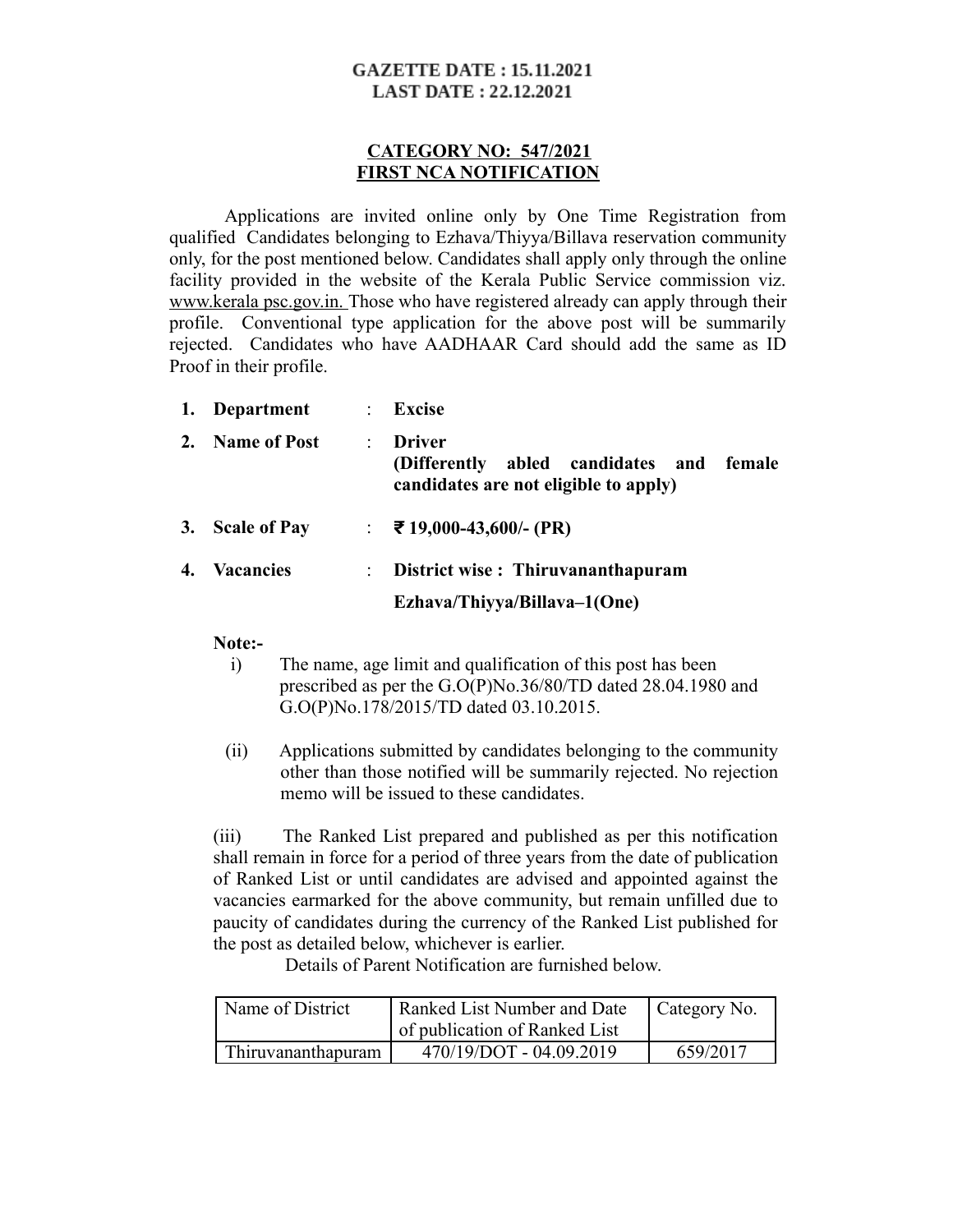(iv) The selection in pursuance of the notification will be made on a revenue district basis, subject to the special conditions laid down in G.O. (MS) No.154/71/PD dated, 27.05.1971. A candidate advised for appointment in one revenue district from the Ranked List prepared is not eligible for transfer to another district unless he completes five years continuous service from the date of commencement of service in the former district. Even if transfer is allowed after five years, it will be subject to the rules in G.O (MS)No.4/61/PD, dated 02.1.1961.Candidates already in Government service holding this post in any one district are prohibited from applying again for this post, but they can apply to higher posts when notified.

(v) NCC Cadets having 'A','B' & 'C' Certificate will be given weightage marks at the rate of 2%, 3% and 5% respectively[as per GO(MS)No.112/2007/H.Edn.dated 21.08.2007]

| 5. | <b>Method of</b> | ٠ | <b>Direct Recruitment</b> (From candidates)   |
|----|------------------|---|-----------------------------------------------|
|    | appointment      |   | belonging to the above reservation            |
|    |                  |   | community only)                               |
|    | 6. Age limit     |   | 21-42; i.e. Only Candidates born between      |
|    |                  |   | 02.01.1979 and 01.01.2000 (Both dates         |
|    |                  |   | included) are eligible to apply for the post. |
|    |                  |   | Including the relaxation as per para 2 (i) of |
|    |                  |   | General Conditions.                           |
|    |                  |   |                                               |

Note: For conditions regarding age relaxation, please see Para-(2) of the General Conditions (except Para 2(i)).

## **7. Qualifications:-**

*(i)* A pass in SSLC or its equivalent.

**Note: -** KS & SSR Part II rule 10 (a) (ii) is applicable.

- (ii) Must possess current valid Heavy Motor Driving License of 3 years standing with endorsement for driving Heavy Goods and Heavy Passenger Vehicles and Drivers badge.
- Note: (a) The Driving License must remain valid through all the stages of selection process as on the last date for receipt of application, OMR test, Practical test, verification of Original documents etc.
	- (b) Proficiency in Driving heavy goods and heavy Passenger Motor Vehicles will be examined by a Practical Test  $(T - \text{test} \text{ and } \text{ Road} \text{ test})$ conducted by Kerala Public Service Commission during the course of selection. Only those who pass the 'T' test are eligible for road test.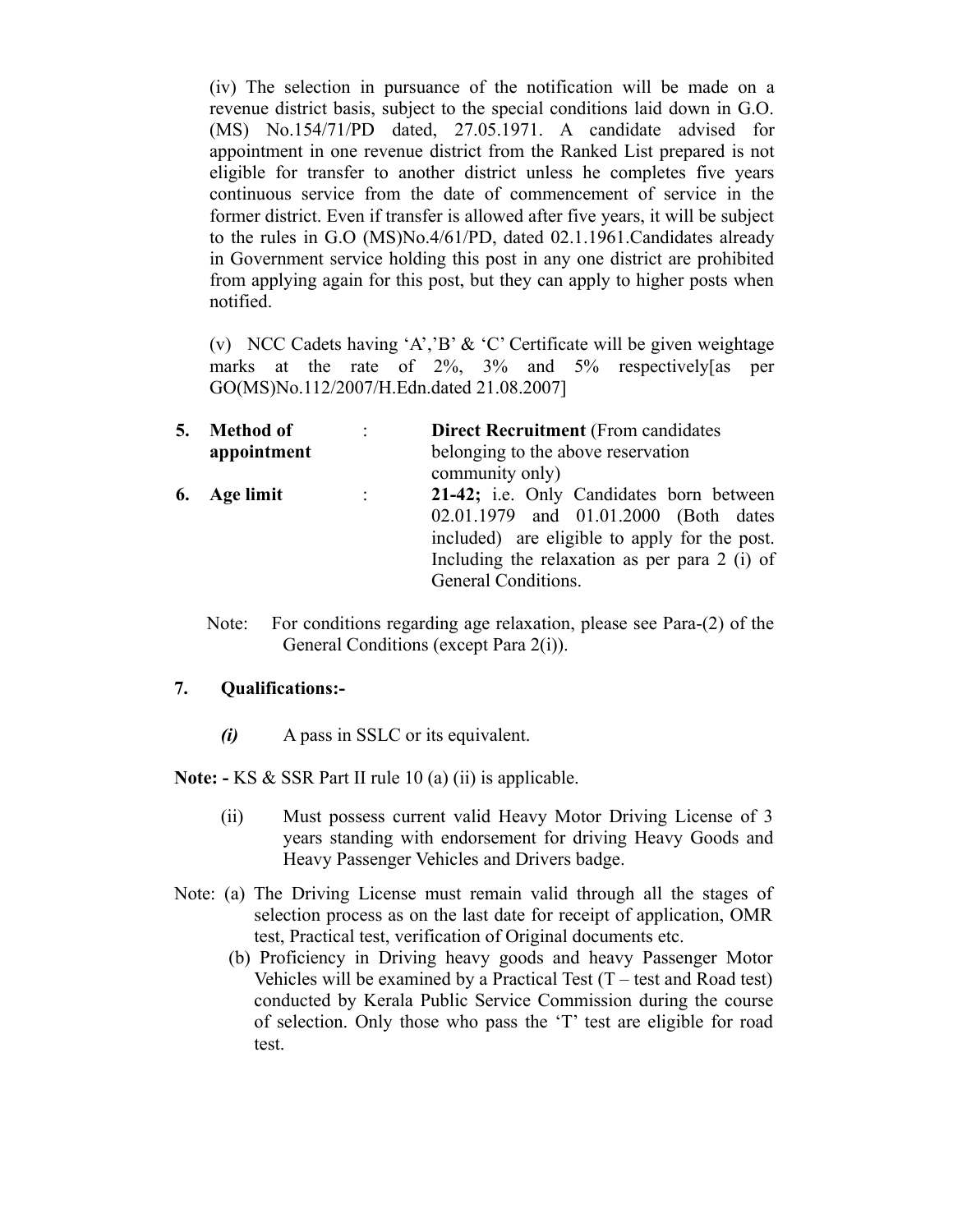*(iii)* **Physical Fitness: -** Must not be less than 165 cm in height and 83 cm round the chest with a minimum expansion of 4 cm.

### *(iv)* **Medical Fitness**

### **(a) Ear- Hearing should be perfect**

**b) Eye**-Must be certified to possess the following specifications without glasses

|     |                                                                         | <b>Right Eye</b>                                                                     | <b>Left Eye</b> |
|-----|-------------------------------------------------------------------------|--------------------------------------------------------------------------------------|-----------------|
|     | Distant Vision                                                          | 6/6 Snellen                                                                          | 6/6 Snellen     |
| (c) | Near Vision<br>Color Vision<br>Night blindness<br>Muscles and<br>Joints | 0.5 Snellen<br>Normal<br>Nil<br>No Paralysis.<br>All<br>joints with free<br>movement | 0.5 Snellen     |
| (d) | Nervous system                                                          | Perfectly normal and<br>from<br>free<br>any<br>infectious diseases                   |                 |

- *Note:* (i) Each eye must have a full field of vision. Colour blindness, squint or any morbid conditions of the eye or lids of either eye will be deemed to be a disqualification. Must be free from apparent physical defects like knockknee, Flat Foot, Varicose vein, bow legs, deformed hands and limbs, irregular and protruding teeth, defective speech and hearing.
	- (ii) Candidates should produce a Medical Certificate in original in the form prescribed here under certifying to their physical fitness and eye sight without glass at the time of Practical Test. Medical Certificate has two parts. Part A should be obtained from an Ophthalmologist in government service and Part B should be obtained from a Medical Officer under the Government not below the rank of an Assistant Surgeon/Junior Consultant. This Medical Certificate shall be uploaded in the profile of the candidate and the original shall be produced at the time of certificate verification.

## **FORM OF MEDICAL CERTIFICATE FOR THE POST OF DRIVER IN EXCISE DEPARTMENT PART A- MEDICAL CERTIFICATE REGARDING VISION FOR THE POST OF DRIVER IN EXCISE DEPARTMENT (To be filled by an Ophthalmologist in Government Service**

1. Is there any defect of vision If so, whether it has been corrected by suitable spectacles so that the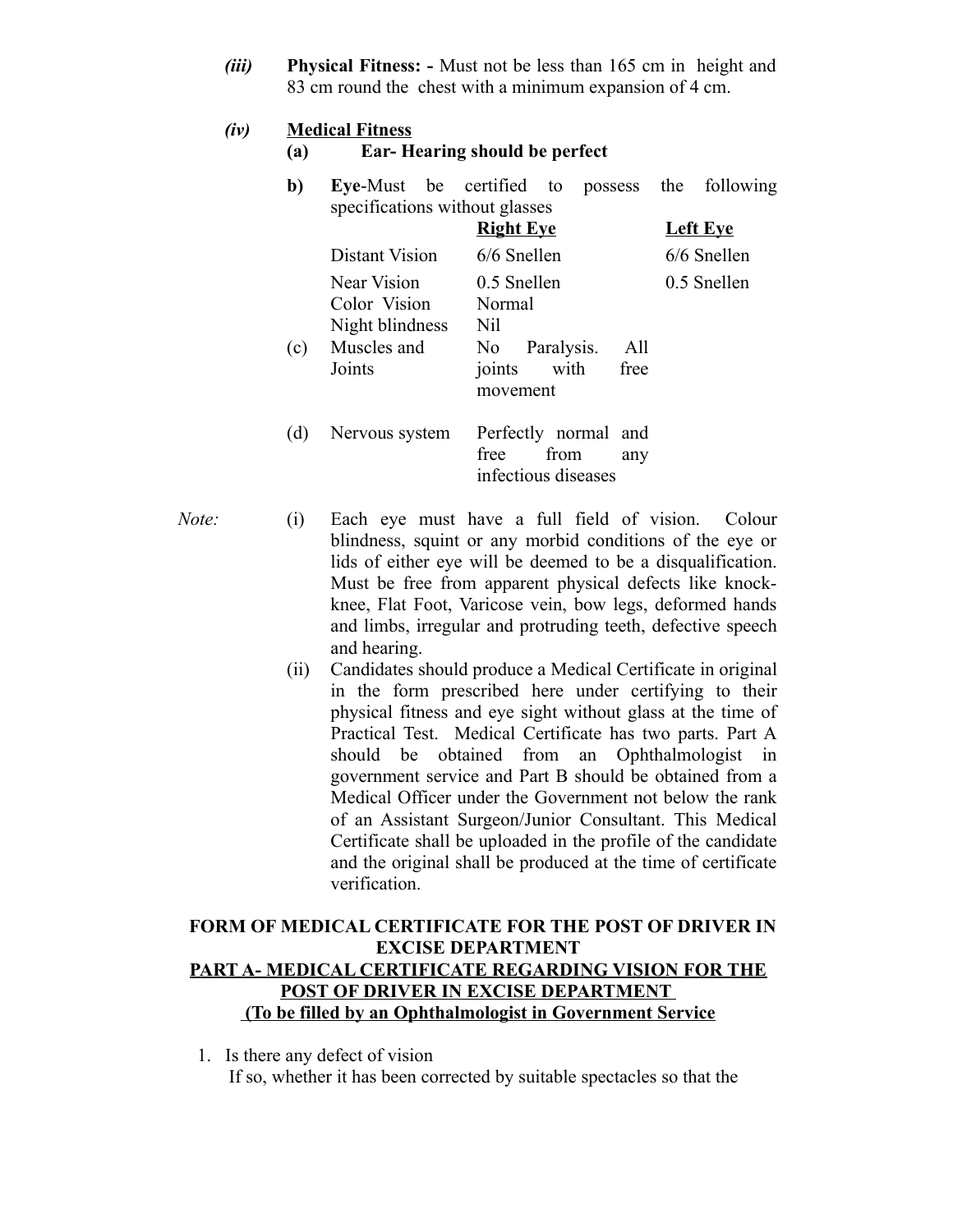distant vision is

6/6 snellen and near vision is 0.5 snellen

- 2. Can the applicant readily distinguish the pigmentary colours red and green
- 3. Does the applicant suffer from any night blindness

I have this day medically examined Sri....................................................... (Name and address) and found that he has no defect of vision which would render him unsuitable for the post of Excise Driver and his standards of vision are as follows.

## **Standards of Vision (Eye sight without glasses)**

|           |                                   | <b>Right Eye</b>                                                  | <b>Left Eve</b>  |
|-----------|-----------------------------------|-------------------------------------------------------------------|------------------|
| i)        | Distant Vision                    | $\dots\dots\dots Snellen$                                         | $\ldots$ Snellen |
| ii)       | Near Vision                       | $\dots\dots\dots Snellen$                                         | $\ldots$ Snellen |
| iii)      | Field of Vision<br>inappropriate) | (Specify whether full or not. Entry 'Normal', 'good' etc. will be |                  |
| iv)       | Colour Blindness                  |                                                                   |                  |
| V)<br>vi) | Squint                            | <br>Any morbid condition of the eyes or lids of either eye        |                  |
|           |                                   |                                                                   |                  |

His standards of vision are fit for the post of Driver in Excise Department

I certify to the best of my knowledge and belief that the applicant Sri………………..is the person herein above described and that the attached photograph has a reasonably correct likeness. (The signature of the Ophthalmologist shall be affixed on the photograph leaving the face clear).



Note: Details regarding standards of vision should be clearly stated in the Certificate as given above and vague statement such as Vision Normal/good will not be accepted. Specification for each eye should be stated separately. If the specifications are not as indicated above, the officer issuing the Certificate should certify whether the candidate has got better standards of vision or worse standards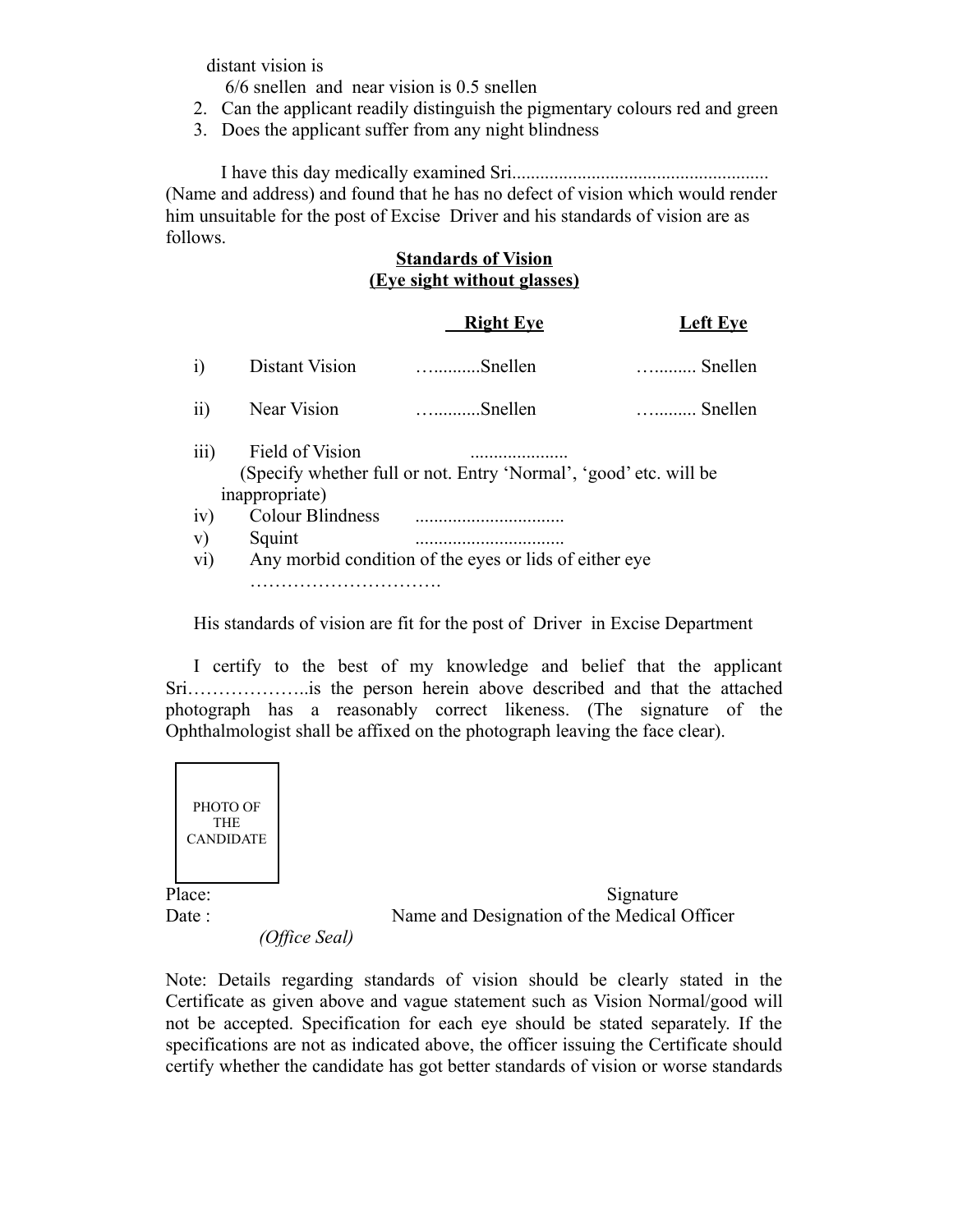of vision as the case may be, otherwise the Certificate will not be accepted.

# **PART-B PHYSICAL FITNESS FOR THE POST OF DRIVER IN EXCISE DEPARTMENT**

# **(To be filled up by a Medical Officer not below the rank of an Assistant Surgeon/Junior consultant in government service)**

- 1. What is the applicant's apparent age
- 2. Is the applicant to the best of your judgment, subject to epilepsy, vertigo or any mental ailment which is likely to affect his efficiency
- 3. Does the applicant suffer from any heart or lungs disorder which might interfere with the performance of his duties as a Driver
- 4. Does the applicant suffer from any degree of deafness, which would prevent his hearing the ordinary sound signals. Is his hearing perfect?
- 5. Has the applicant any deformity or loss of finger, which would interfere with the efficient performance of his duties as a driver
- 6. State of Muscles and Joints (No paralysis and all Joints with free movements)
- 7. State of Nervous system (Perfectly normal and free from any infectious diseases)
- 8. Does he show any evidence of being addicted to the extensive use of alcohol, tobacco or drinks
- 9. Marks of Identification 1)……………………………………….. 2)…………………………………………..

He is Physically fit for the post of Driver in Excise Department

I certify to the best of my knowledge and belief that the applicant Shri……………….

Name & Address) is the person herein above described and that the attached photograph has a reasonably correct likeness.

(The signature of the Medical Officer shall be affixed on the photograph leaving the face clear)



Place: Name: Date Designation & Official Address Of the Medical Officer

Office Seal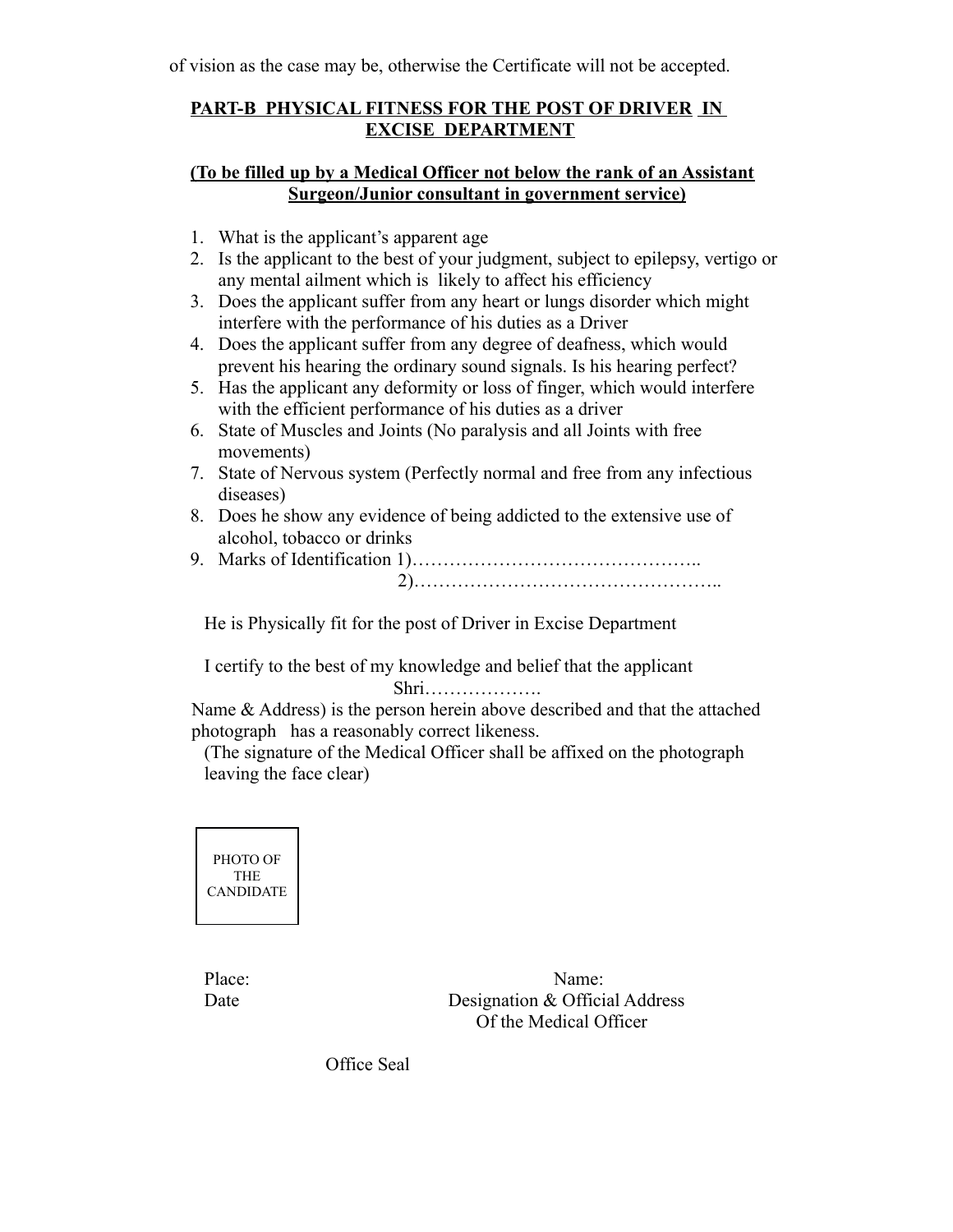## **8. Mode of submitting application:-**

Candidates must register as per ONE TIME REGISTRATION with the official Website of Kerala Public Service Commission www.keralapsc.gov.in before applying for the post. Candidates who have registered can apply by logging on to their profile using their User-ID and Password. Candidates must click on the 'Apply Now' button of the respective posts in the Notification Link to apply for a post. The Photograph uploaded should be taken after 31.12.2011. Name of the candidate and the date of photograph taken should be printed legibly at the bottom portion. The photograph once uploaded meeting all requirements shall be valid for 10 years from the date of uploading. There is no change in other instructions regarding the uploading of photographs. No application fee is required. Candidates are responsible for the correctness of the personal information and secrecy of password. Before the final submission of the application on the profile candidates must ensure correctness of the information in their profile. They must quote the User-ID for further communication with the Commission. Application submitted is provisional and cannot be deleted or altered after submission. Candidates are advised to keep a printout or soft copy of the online application for future reference. Candidates can take the printout of the application by clicking on the link 'My applications' in their profile. All correspondences with the Commission, regarding the application should be accompanied with the print out of the application. The application will be summarily rejected if noncompliance with the notification is found in due course of processing. Original documents to prove qualification, experience, age, community etc. have to be produced as and when called for.

- **9.** Appropriate Disciplinary action as per Rules of procedure Rule 22 shall be initiated against those candidates who submit applications with bogus claims of qualification regarding education, experience etc and submit confirmation for writing examination irrespective of whether they are present or absent for the examination.
- **10. Last date for receipt of applications 22.12.2021** Wednesday upto 12 Midnight.
- **11**. If Written Test/OMR Test/Online Test is conducted as a part of this selection candidate shall submit a confirmation for writing the examination through their One Time Registration Profile. Such candidates alone can generate and download the admission tickets in the last fifteen days till the date of test. The applications of candidate who do not submit confirmation within the stipulated period will be rejected absolutely. The periods regarding the submission of